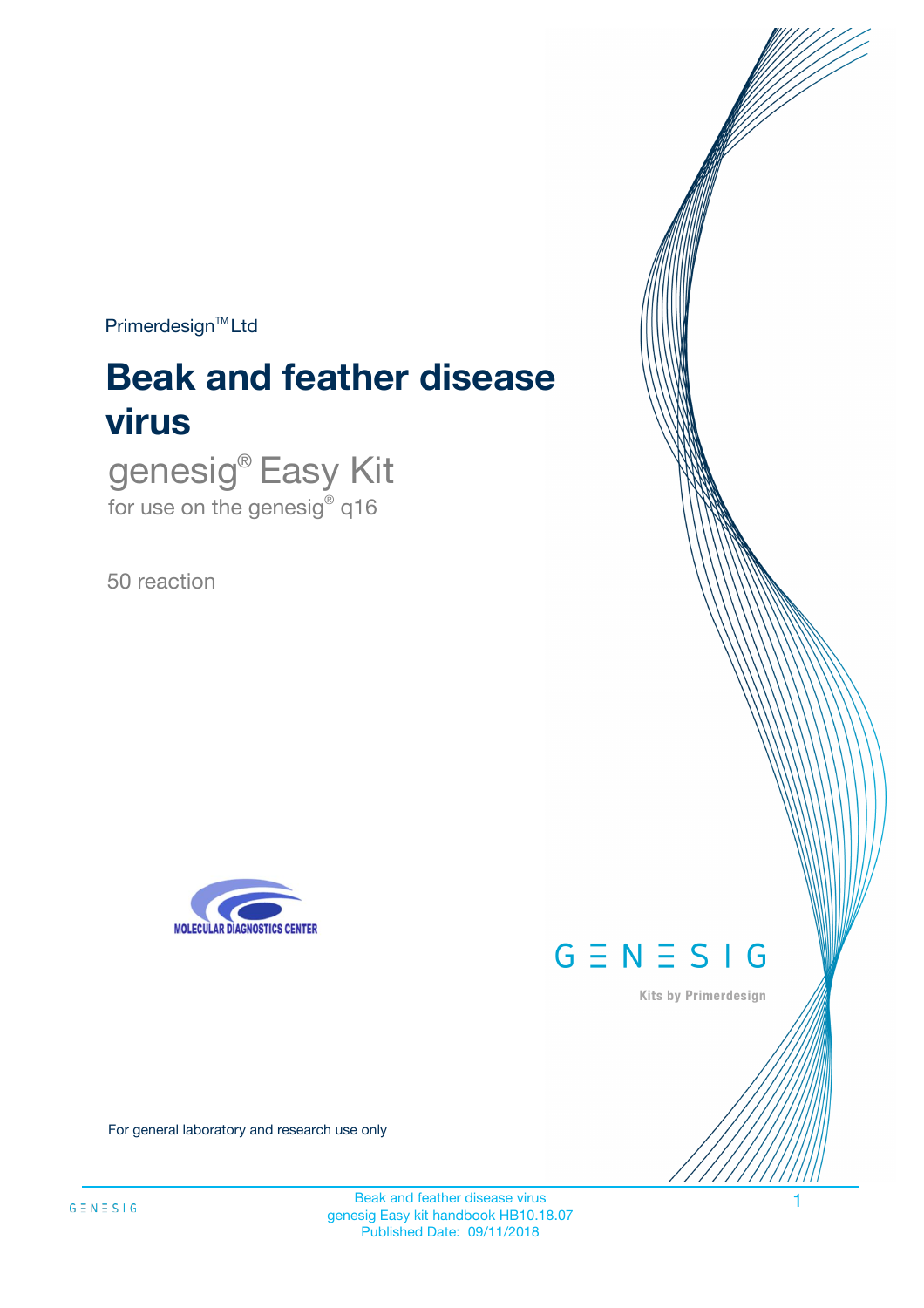# genesig® Easy: at a glance guide

#### **For each DNA test**

| Component                | <b>Volume</b>   | Lab-in-a-box pipette |  |
|--------------------------|-----------------|----------------------|--|
| <b>BFDV</b> reaction mix | 10 µl           |                      |  |
| <b>Your DNA sample</b>   | 10 <sub>µ</sub> |                      |  |

#### **For each positive control**

| Component                 | Volume          | Lab-in-a-box pipette |  |
|---------------------------|-----------------|----------------------|--|
| <b>BFDV</b> reaction mix  | 10 <sub>µ</sub> |                      |  |
| Positive control template | 10 <sub>µ</sub> |                      |  |

#### **For each negative control**

| Component                | <b>Volume</b>   | Lab-in-a-box pipette |  |
|--------------------------|-----------------|----------------------|--|
| <b>BFDV</b> reaction mix | 10 <sub>µ</sub> |                      |  |
| <u>Water</u>             | 10 <sub>µ</sub> |                      |  |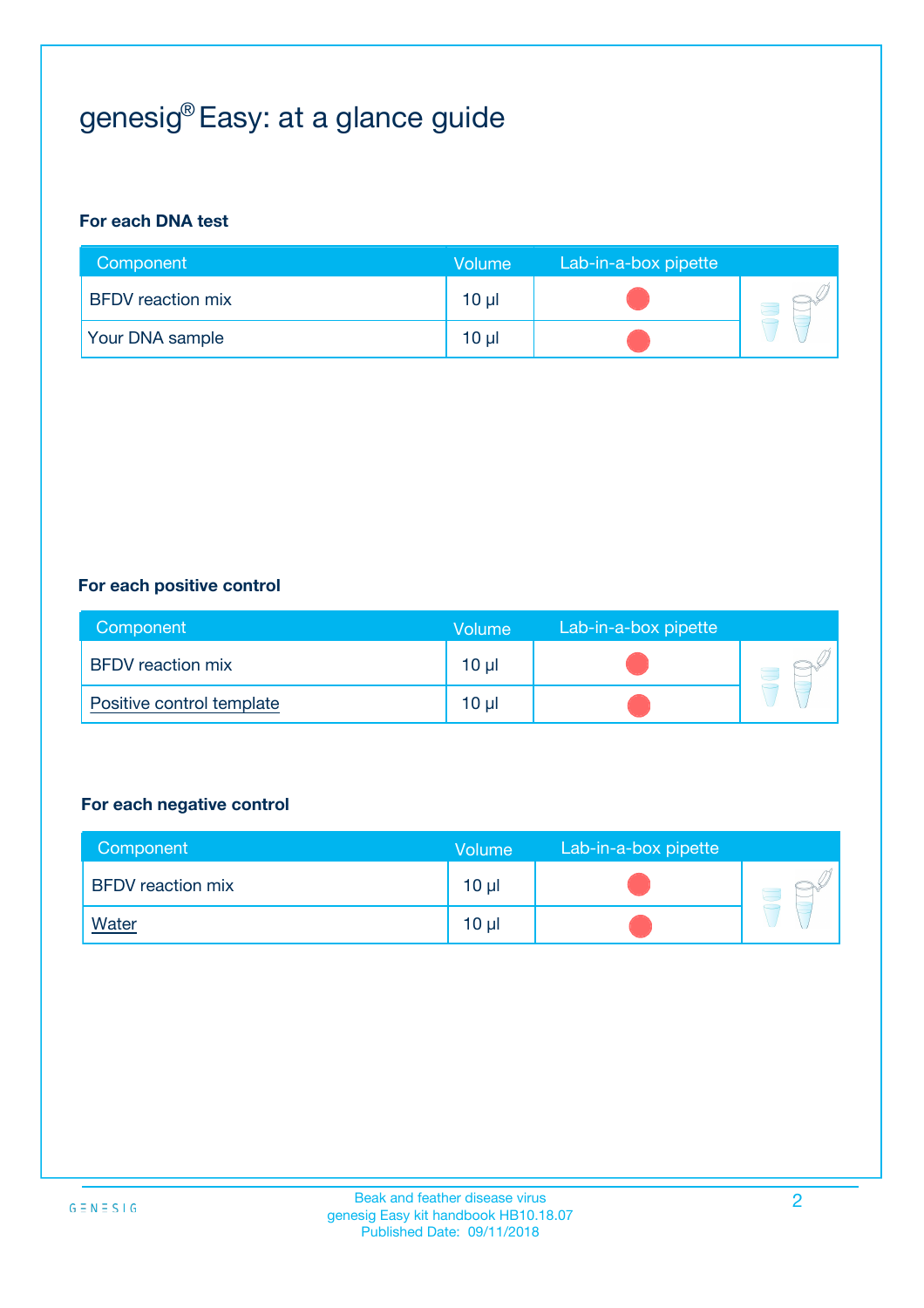# Kit Contents



## Reagents and equipment to be supplied by the user

#### **genesig® q16 instrument**

#### **genesig® Easy Extraction Kit**

This kit is designed to work well with all processes that yield high quality RNA and DNA but the genesig Easy extraction method is recommended for ease of use.

#### **genesig® Lab-In-A-Box**

The genesig Lab-In-A-Box contains all of the pipettes, tips and racks that you will need to use a genesig Easy kit. Alternatively if you already have these components and equipment these can be used instead.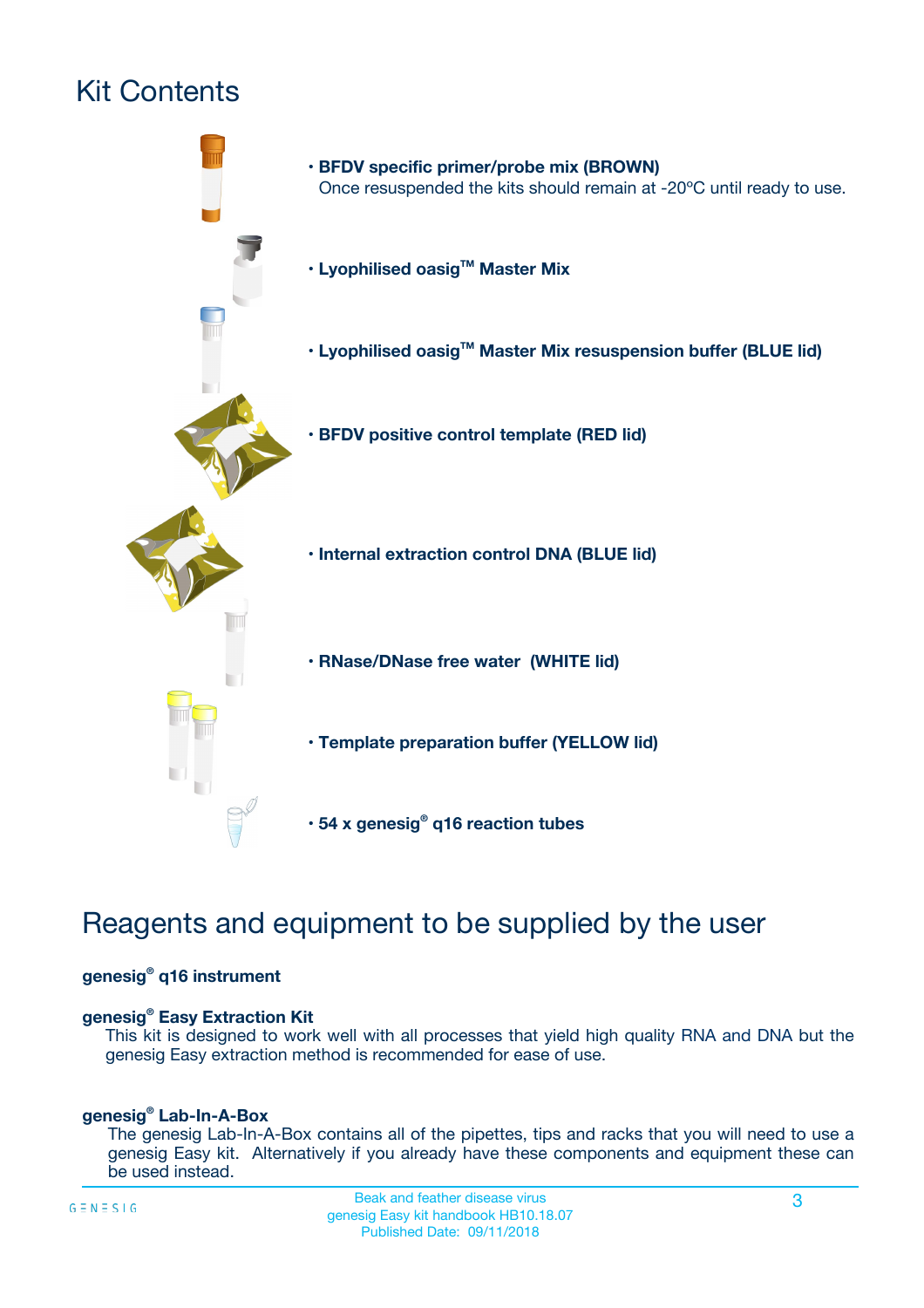## Step-by-step guide

### 1. Create your reaction mix



Use the blue pipette to transfer 500µl**\*** of the oasig Master Mix resuspension buffer into the tube of lyophilised oasig Master Mix and mix well by gently swirling. Then transfer all of that master mix into the brown tube labelled BFDV primers/probe.

**\***Transfering 525µl of the oasig Master Mix resuspension buffer to your oasig Master Mix (instead of the 500µl recommended above) will enable you to take full advantage of the 50 reactions by accounting for volume losses during pipetting. In order to do so with the genesig Easy fixed volume pipettes use 1x blue, 2x red and 1x grey pipettes to make the total volume. Please be assured that this will not adversely affect the efficiency of the test.

Cap and shake tube to mix. A thorough shake is essential to ensure that all components are resuspended. **Failure to mix well can produce poor kit performance.**

Leave to stand for 5 minutes. Now your reaction mix is ready to use.

Store the reaction mix in the freezer from hereon.

#### Top tip

- Ensure that the reaction mix is mixed thoroughly before each use by shaking.
- **•** Once resuspended do not expose genesig Easy kit to temperatures above -20°C for longer than 30 minutes at a time.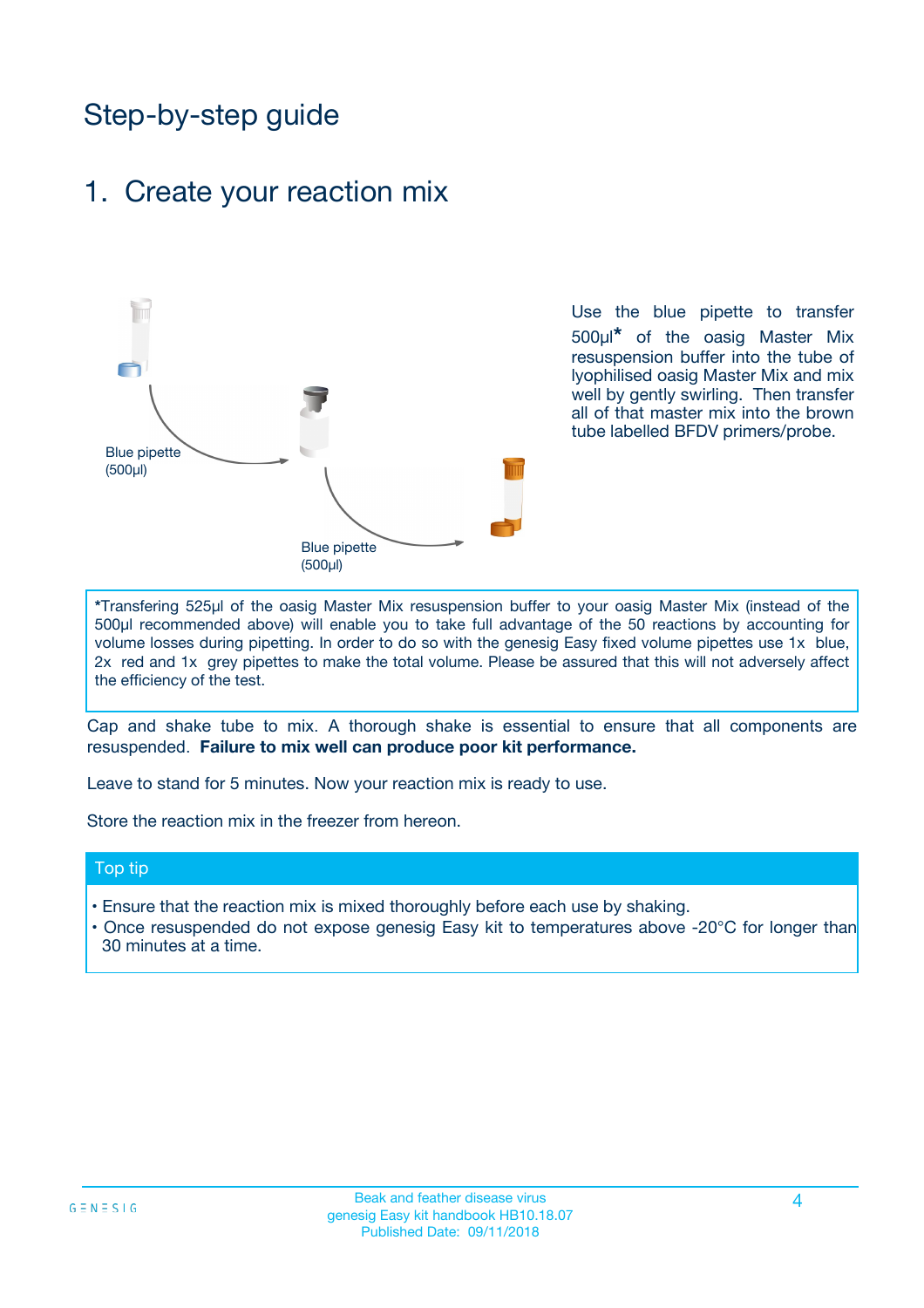# 2. Internal extraction control



Use the blue pipette to transfer 1000µl (2 x 500µl) of template preparation buffer into the Internal Extraction Control DNA tube. Cap and shake tube to mix.

Your kit contains Internal Extraction Control DNA. This is added to your biological sample at the beginning of the DNA extraction process. It is extracted along with the DNA from your target of interest. The q16 will detect the presence of this Internal Extraction Control DNA at the same time as your target. This is the ideal way to show that your DNA extraction process has been successful.

#### **If you are using an alternative extraction kit:**

Use the red pipette to transfer 10µl of Internal Extraction Control DNA to your sample **after** the lysis buffer has been added then follow the rest of the extraction protocol.

#### **If you are using samples that have already been extracted:**

Use the grey pipette to transfer 5µl of Internal Extraction Control DNA to your extracted sample.

### 3. Add reaction mix to all reaction tubes



For every reaction to be run, use the red pipette to add 10µl of your BFDV reaction mix to every tube.

#### Top tip

- Always pipette the reaction mix directly into the bottom of the tube.
- You can label the tube lids to aid your reaction setup but avoid labelling tube sides.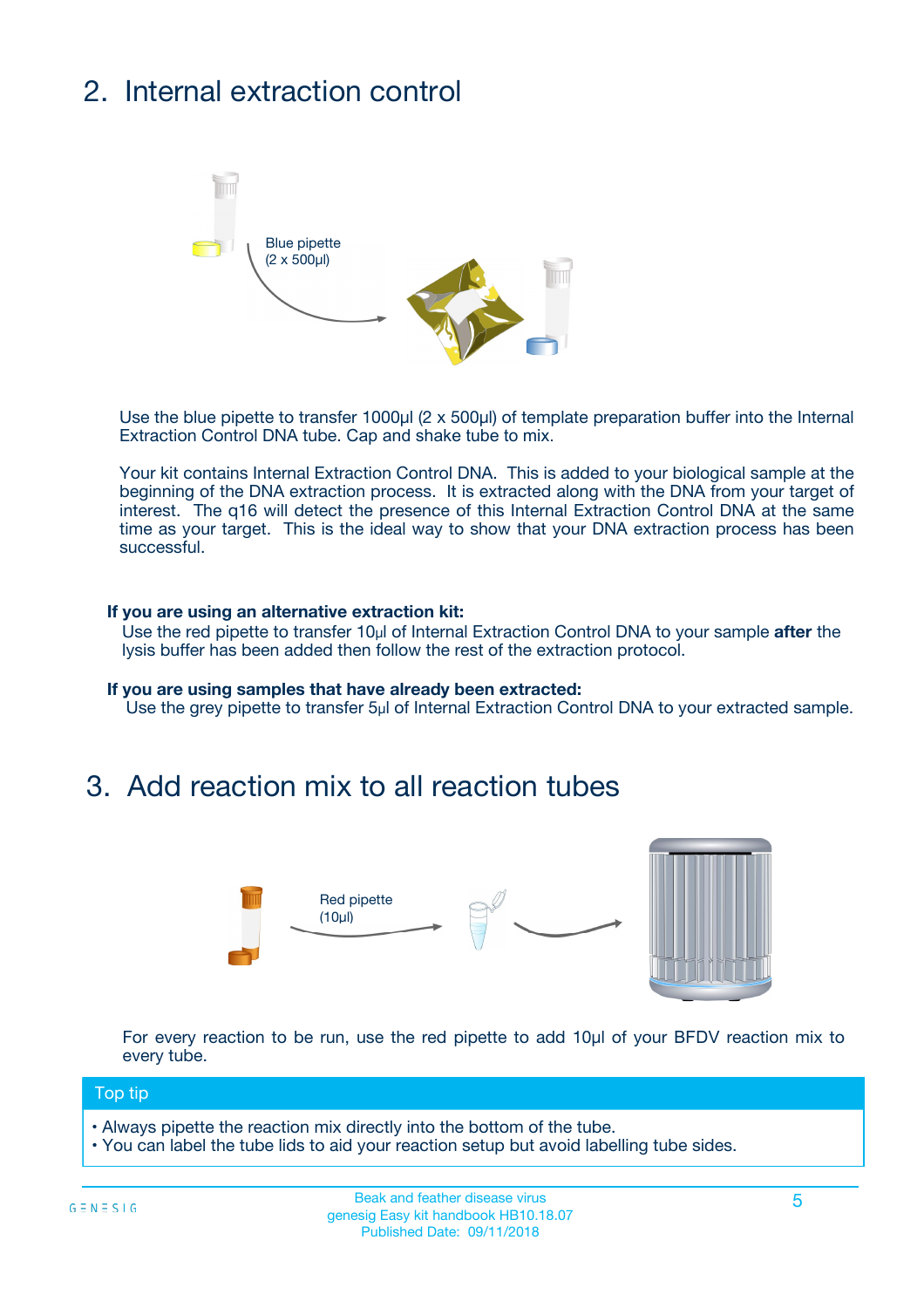## 4. Negative control



For each test you will require a negative control. Instead of DNA, water is used. This sample should typically prove negative thus proving that all of your positive samples really are positive.

To create a negative control reaction simply use the red pipette to add 10µl of the water to the required reaction tubes. Close these tubes after adding the water.

Because some genesig kit targets are common in the environment you may occasionally see a "late" signal in the negative control. The q16 software will take this into account accordingly.

#### Top tip

**•** Always add the water to the side of the tube to reduce the introduction of bubbles.

### 5. Set up a test



For each sample you wish to analyse, use the red pipette to add 10µl of your DNA sample to the required reaction tubes. Close these tubes after adding the sample. Always change pipette tips between samples.

#### Top tip

**•** Always add the DNA sample to the side of the tube to reduce the introduction of bubbles.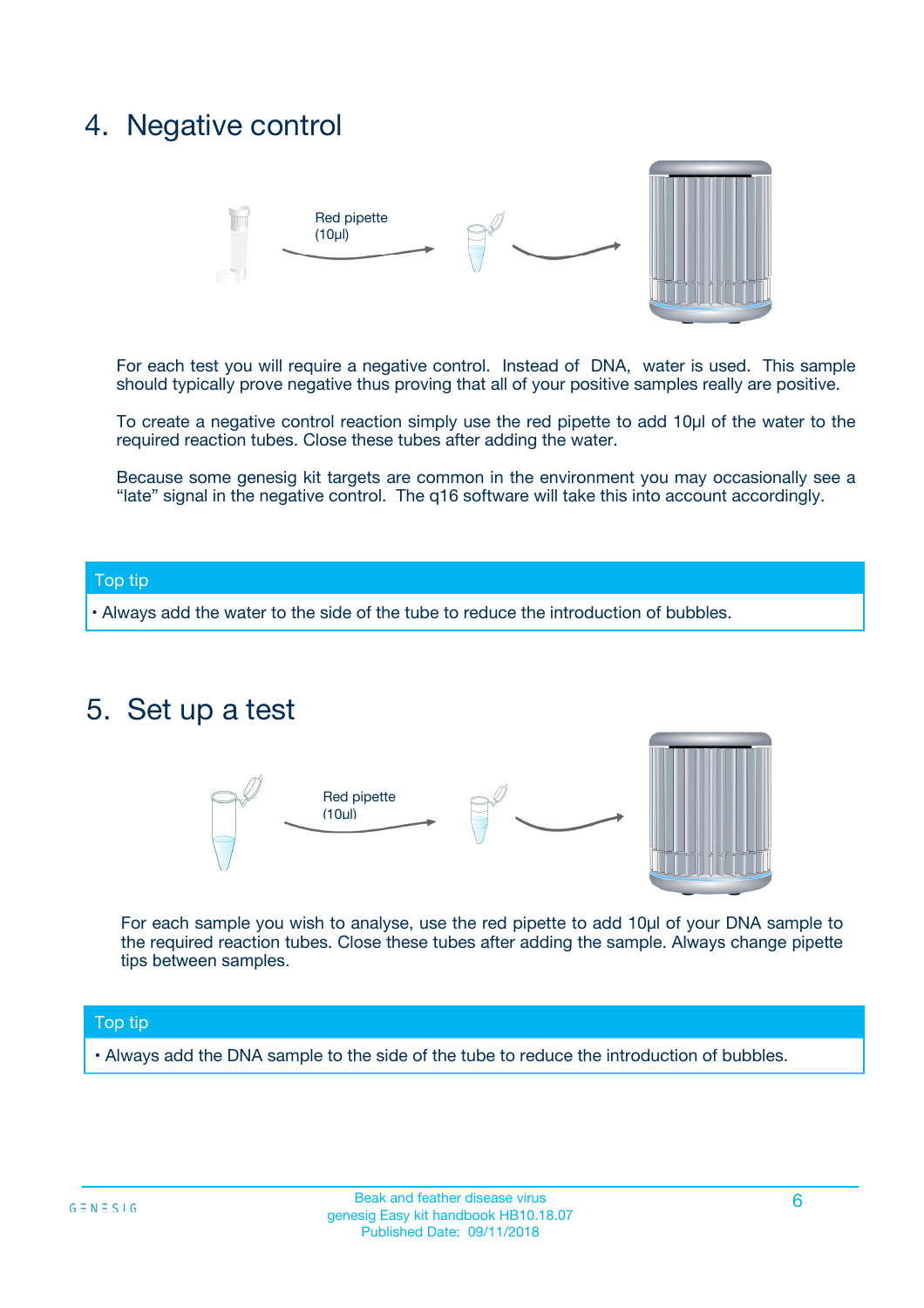## 6. Positive control



Use the blue pipette to transfer 1000µl (2 x 500µl) of template preparation buffer into the positive control template tube. Cap and shake tube to mix.

Each time you run a test you will require a positive control. This is a small portion of DNA from your target of interest. It serves two purposes:

1. It will always test positive so it shows that everything is working as it should be.

2. The q16 software knows how much DNA is present in the positive control. So it can automatically compare your sample of interest with the positive control to calculate the amount of target DNA in your sample.

To create a positive control reaction, simply use 10µl of the positive control instead of your DNA sample.



Take great care when setting up your positive control. The positive control template has the potential to give you a false positive signal in your other samples. Set positive controls up last after all other sample tubes are closed. Always change pipette tips between samples. You may even choose to set up positive controls in a separate room.

#### Top tip

**•** Always add the positive control to the side of the tube to reduce the introduction of bubbles.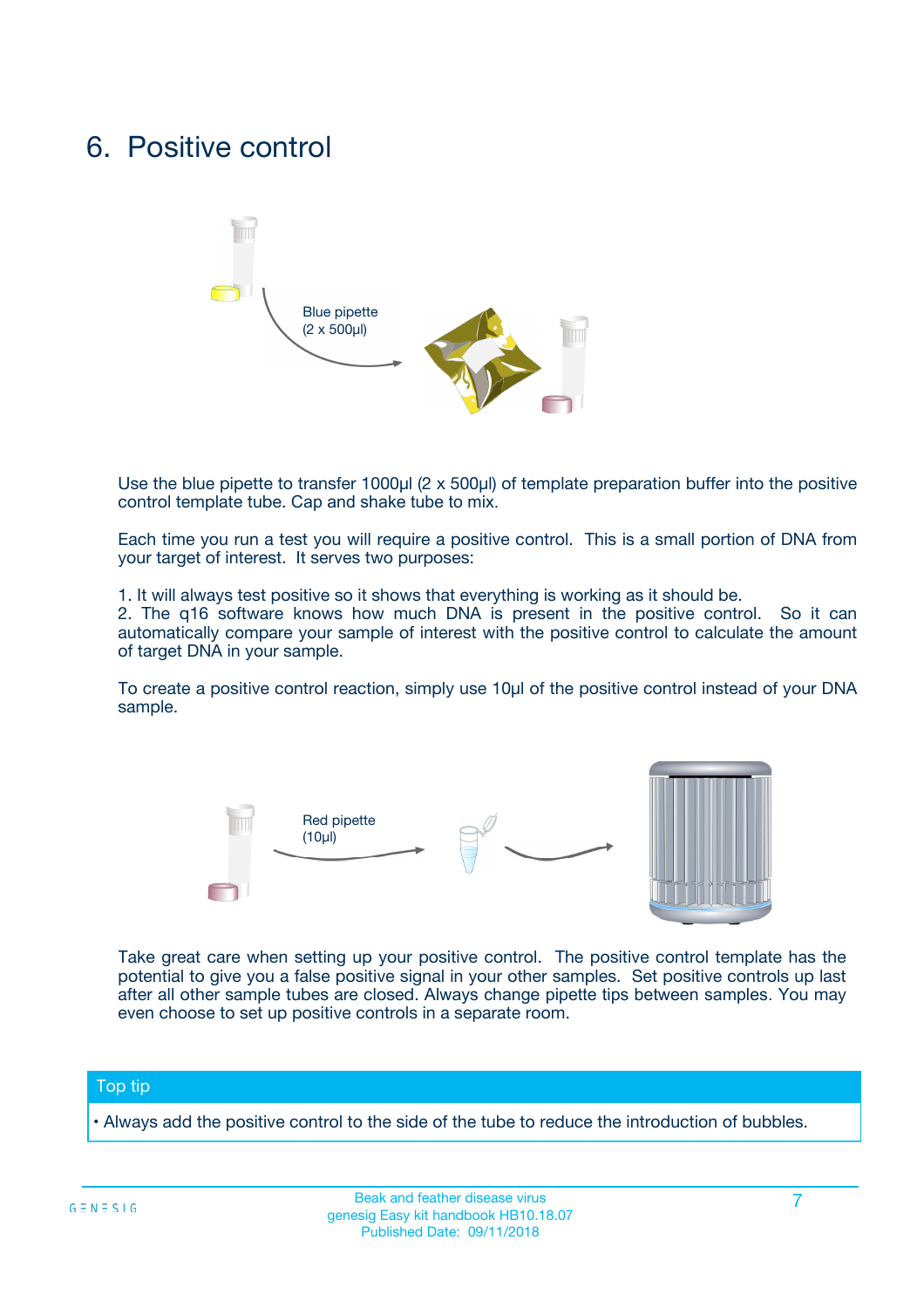# 7. Running the test

Place the tubes into the correct positions in your q16 as defined by the software, this may include positioning of empty tubes to ensure that the q16 lid is balanced. The run can then be started.

|                      | genesig q16 PCR software - 1.2                                               |                                   |                              |                                          | $\begin{array}{c c c c} \hline \multicolumn{3}{c }{\textbf{0}} & \multicolumn{3}{c }{\textbf{0}} \end{array}$<br>$\Sigma\!3$ |
|----------------------|------------------------------------------------------------------------------|-----------------------------------|------------------------------|------------------------------------------|------------------------------------------------------------------------------------------------------------------------------|
|                      | $\vert \cdot \vert$<br><b>Open Experiments:</b><br>Unsaved (New Experiment 2 | Open<br>Save<br>$\frac{1}{2}$ New | Save As                      | <b>C</b> Close<br><b>X</b> Configuration | $G \equiv N \equiv S \mid G$                                                                                                 |
| <b>Stages:</b>       | <b>Setup</b><br><b>Results</b>                                               |                                   |                              |                                          |                                                                                                                              |
| <b>Notes</b>         |                                                                              | <b>Samples</b>                    |                              | <b>Tests</b>                             |                                                                                                                              |
|                      | <b>Name and Details</b>                                                      | Color<br>Name                     | Note                         | Color<br>Name                            | Note                                                                                                                         |
|                      | New Experiment 2017-10-26 11:06                                              | Sample 1                          | ÷                            | Test 1                                   | ÷                                                                                                                            |
|                      | Kit type: genesig® Easy Target Detection kit                                 | Sample 2                          |                              |                                          |                                                                                                                              |
|                      | Instrument Id.:                                                              | Sample 3                          | $\qquad \qquad \blacksquare$ |                                          | $\qquad \qquad \blacksquare$                                                                                                 |
|                      | <b>Run Completion Time:</b>                                                  | Sample 4                          |                              |                                          |                                                                                                                              |
| <b>Notes</b>         |                                                                              | Sample 5                          |                              |                                          |                                                                                                                              |
|                      | <b>A</b>                                                                     |                                   | ♦                            |                                          | 4                                                                                                                            |
|                      |                                                                              |                                   |                              |                                          |                                                                                                                              |
|                      |                                                                              |                                   | ÷                            |                                          | ₩                                                                                                                            |
|                      | v                                                                            |                                   |                              |                                          |                                                                                                                              |
| <b>Well Contents</b> |                                                                              |                                   |                              | Run                                      |                                                                                                                              |
| Pos.                 | Test                                                                         | Sample                            |                              | <b>Run Status</b>                        |                                                                                                                              |
| $\mathbf{1}$         | Test 1                                                                       | Negative Control                  | $\blacktriangle$             |                                          |                                                                                                                              |
| $\overline{2}$       | Test 1                                                                       | <b>Positive Control</b>           |                              |                                          |                                                                                                                              |
| 3                    | Test 1                                                                       | Sample 1                          |                              | Show full log                            |                                                                                                                              |
| 4                    | Test 1                                                                       | Sample 2                          |                              |                                          |                                                                                                                              |
| 5                    | Test 1                                                                       | Sample 3                          |                              | <b>Run Control</b>                       |                                                                                                                              |
| 6                    | Test 1                                                                       | Sample 4                          |                              |                                          |                                                                                                                              |
| $\overline{7}$       | Test 1                                                                       | Sample 5                          |                              |                                          |                                                                                                                              |
| 8                    |                                                                              |                                   |                              | Abort Run                                | $\triangleright$ Start Run                                                                                                   |
|                      |                                                                              |                                   | $\boldsymbol{\mathrm{v}}$    |                                          |                                                                                                                              |

#### Top tip

- Before loading tubes into the q16, check for bubbles! Flick the bottom of the tubes to remove any bubbles that may have formed during the test setup.
- Apply centrifugal force with a sharp wrist action to ensure all solution is at the bottom of the reaction tube.
- When repeating a test you can use a previous file as a template by clicking 'open' then selecting File name > Files of Type > Experiment file as template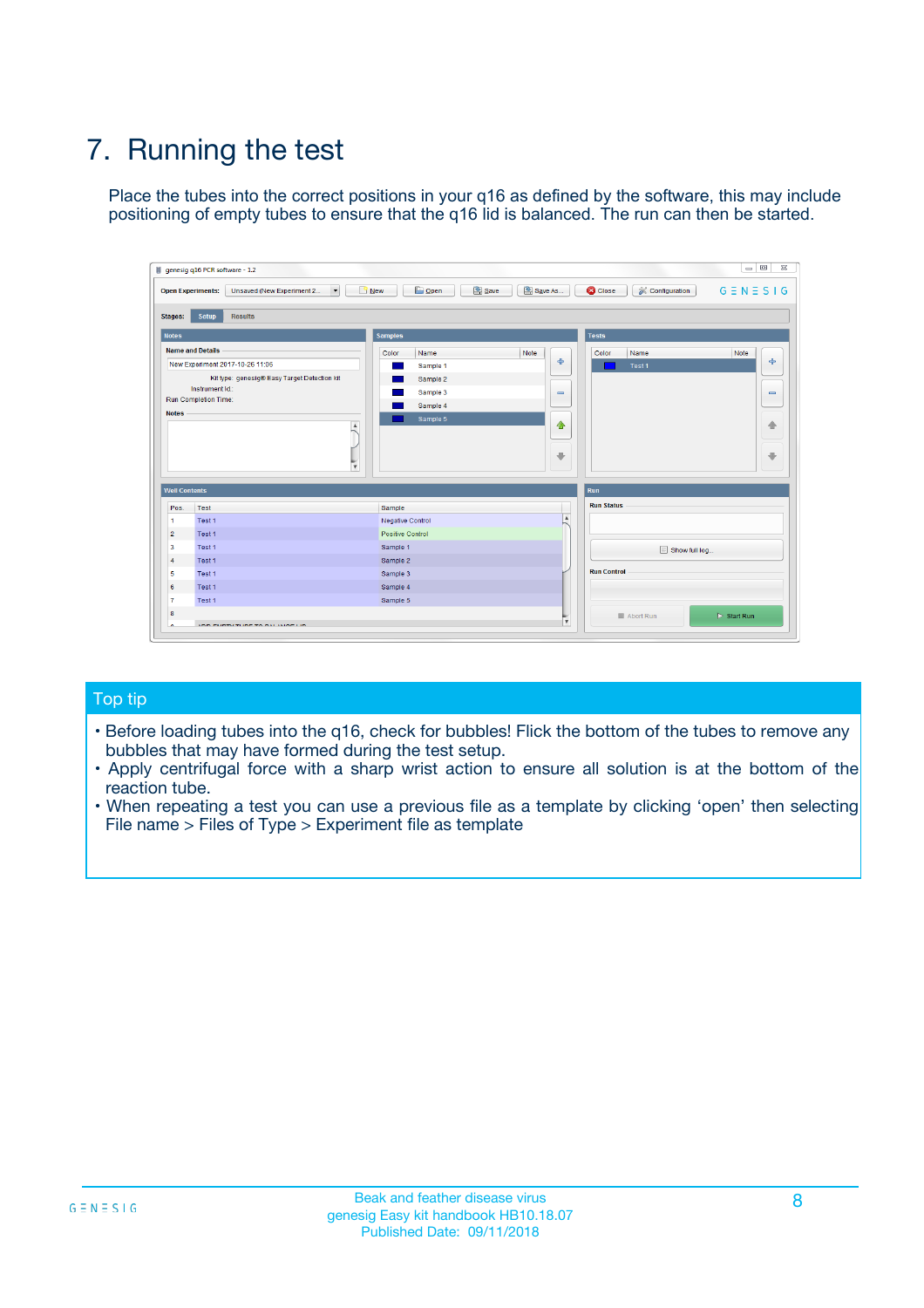## What do my results mean?

Analysis of your data is carried out automatically by the genesig q16. The following information is designed to help you fully understand a result or to troubleshoot:

### "Positive"

#### **Explanation**

Your sample has produced a positive result. Your target of interest is present and you can use the reported quantity.

"Negative"

#### **Explanation**

Your sample has produced a negative result. The target is not present in your sample.

### "Test contaminated"

#### **Explanation**

The Negative Control should be completely free of any DNA. If you see this error message it means that at some point during the setup, the Negative Control has been contaminated with DNA and has given a positive signal. This contamination has invalidated the test. The Positive Control and your test samples are both possible sources of contaminating DNA. The genesig q16 reaction tubes from previous runs will also contain very high amounts of DNA so it is important that these are carefully disposed of after the run is completed and NEVER OPENED. It may be the case that your kits have become contaminated which will lead to the same problem occurring repeatedly.

#### **Solutions**

1. Clean your working area using a commercial DNA remover solution to ensure the area is DNA free at the start of your run and re-run the test

2. If the problem persists then the kit has become contaminated and it will have to be discarded and replaced with a new kit. When you open the new kit, run a simple test to show that changing the kit has solved the problem. Prepare a test which includes only the Positive Control, the Negative Control and one 'mock sample'. For the 'mock sample' add water instead of any sample DNA. The result for the Negative Control and the mock sample should be negative indicating that contamination is no longer present.

#### **Preventive action**

An ideal lab set-up has a 'Clean area' where the test reagents are prepared and a 'sample area' where DNA samples and the Positive Control template are handled. The best workflow involves setting up all the test components (excluding the positive control template) in the clean area and then moving the tests to the sample area for sample and Positive Control addition. If this method is followed then the kit components are always kept away from possible sources of contamination. For extra security the Negative Control can be completely prepared and sealed in the clean area. All work areas should be decontaminated regularly with DNA remover.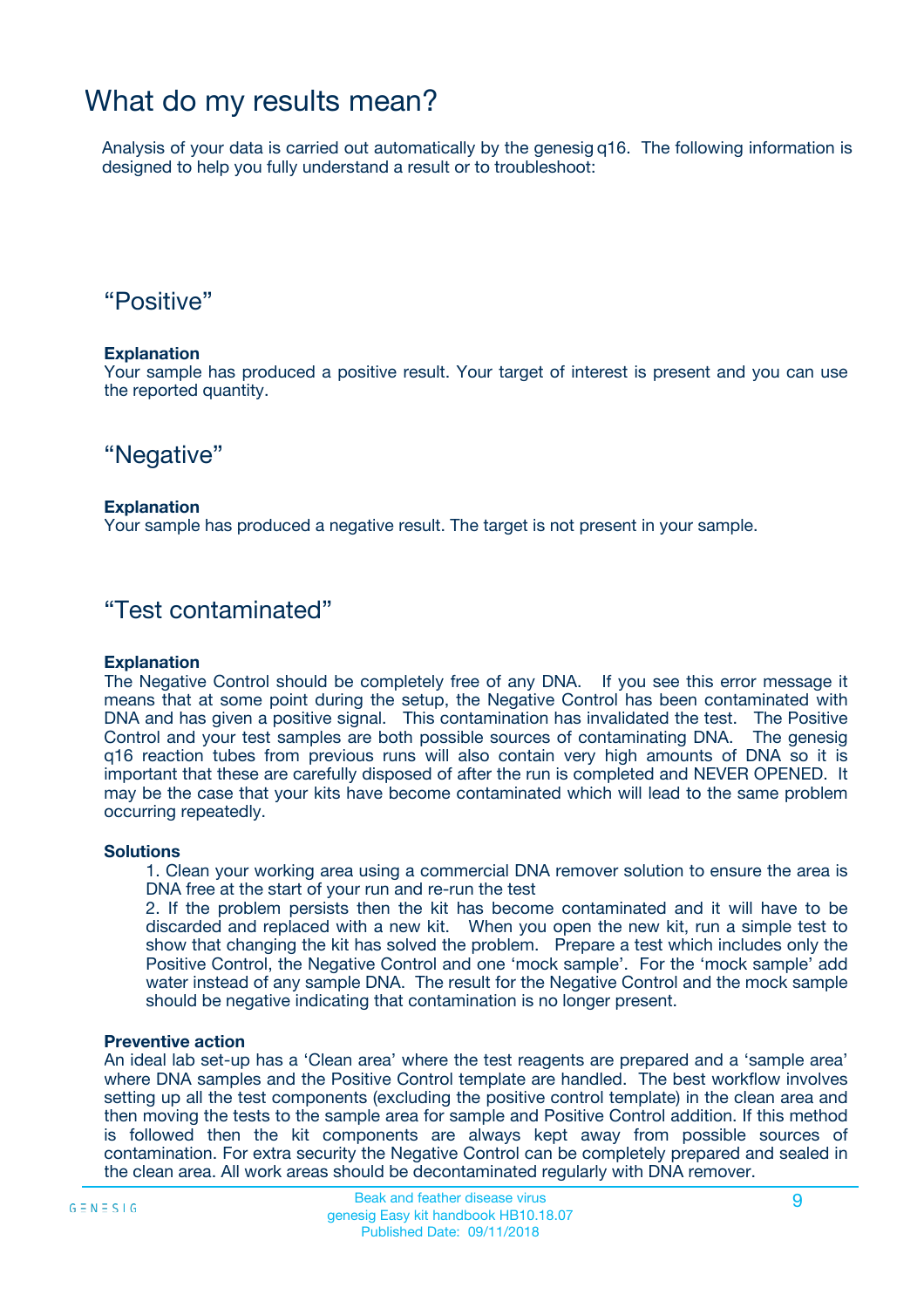### "Sample preparation failed"

#### **Explanation**

The test has failed because the quality of the sample was not high enough. The Internal Extraction Control component identifies whether the sample has been prepared correctly and is of suitable quality. This error message means that this quality control test has failed and the sample quality is not high enough for analysis.

#### **Solutions**

1. Check the sample preparation protocol for any user errors then repeat.

2. Poor quality samples can result from overloading the sample preparation protocol with too much starting material. Try reducing the amount of starting material then repeat.

3. Failing to add the Internal extraction Control DNA to your sample during the sample preparation protocol can also lead to a reported result of "sample preparation failed". Ensure that this step has not been overlooked or forgotten. If your samples are derived from an archive store or from a process separate from your genesig Easy extraction kit; you must add 5µl of Internal Extraction Control DNA into each 0.5ml of your sample to make it suitable for use on the q16.

### "Positive result, poor quality sample"

#### **Explanation**

The test is positive so if you are only interested in obtaining a 'present or absent' answer for your sample then your result is reliable. However, the test contains an Internal Extraction Control component that identifies if the sample is of high quality. This quality control test has failed and the sample is not therefore of high enough quality to accurately calculate the exact copy number of DNA present. If you require quantitative information for your sample then proceed with the solutions below.

#### **Solution**

For appropriate solutions, read the "Sample preparation failed" section of this handbook.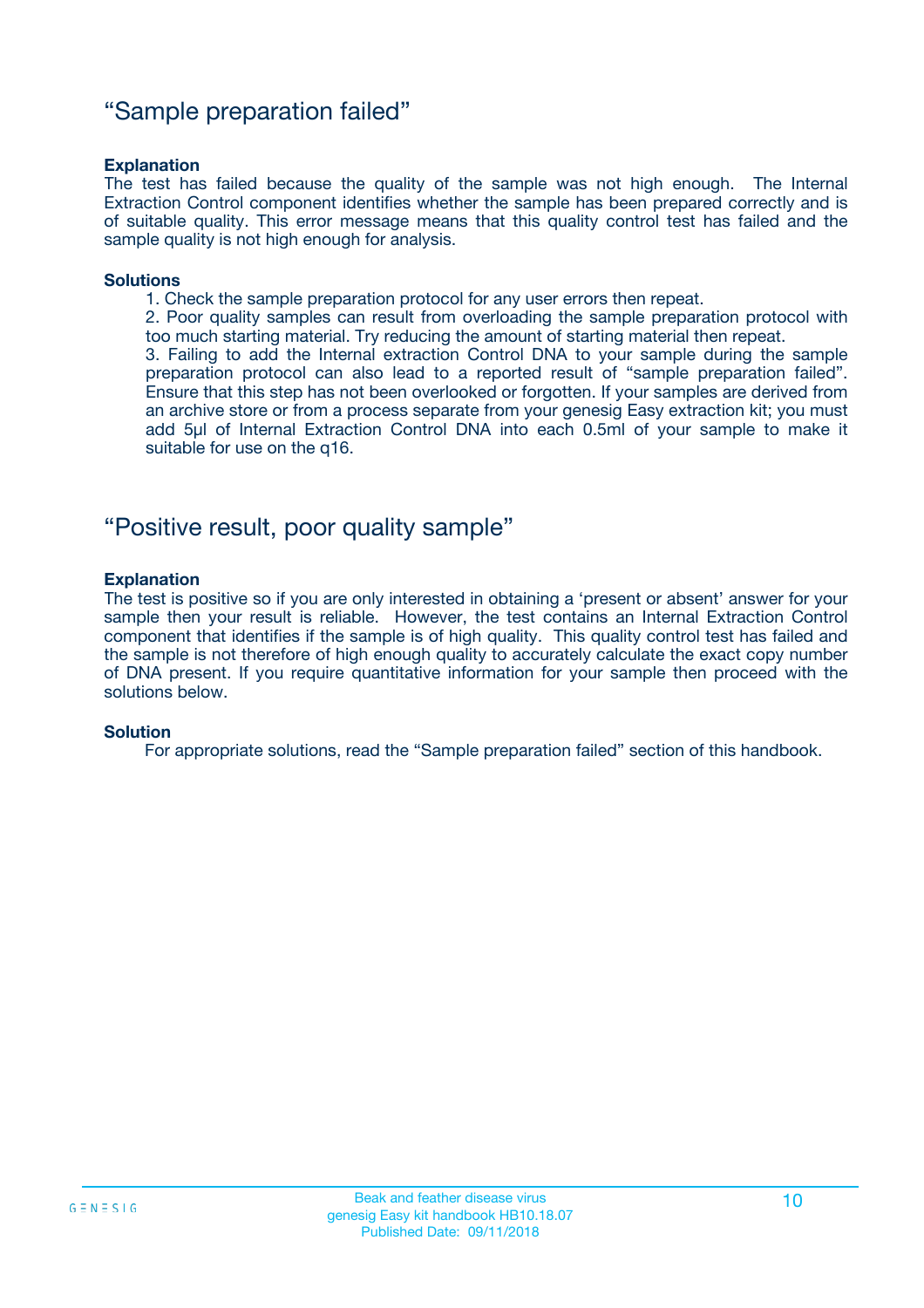### "Test failed"

#### **Explanation**

The test has failed because the Positive Control has not worked. The Positive Control is present to show that all aspects of the test are working correctly together. When this control test fails, the test as a whole is invalidated. This finding indicates that a problem has occurred in the reaction set-up part of the experiment and has nothing to do with sample preparation.

#### **Solutions**

- 1. Check the entire workflow and test set-up to look for any user errors, then repeat the test e.g. have the right colour pipettes and solutions been used with the correct tubes?
- 2. Ensure the positive and negative controls are inserted into the correct wells of your q16.

3. A component of the test may have 'gone off' due to handing errors, incorrect storage or exceeding the shelf life. When you open a new kit, run a simple test to show that changing the kit has solved the problem. Prepare a test which includes only the Positive Control, the Negative Control and one 'mock sample'. For the 'mock sample' add internal control template instead of any sample DNA. If the Positive Control works, the mock sample will now be called as a negative result.

### "Test failed and is contaminated"

#### **Explanation**

The Positive Control is indicating test failure, and the Negative Control is indicating test contamination. Please read the "Test Failed" and "Test contamination" sections of this technical support handbook for a further explanation.

#### **Solution**

For appropriate solutions, read both the "Test failed" and "Test contaminated" sections of this handbook.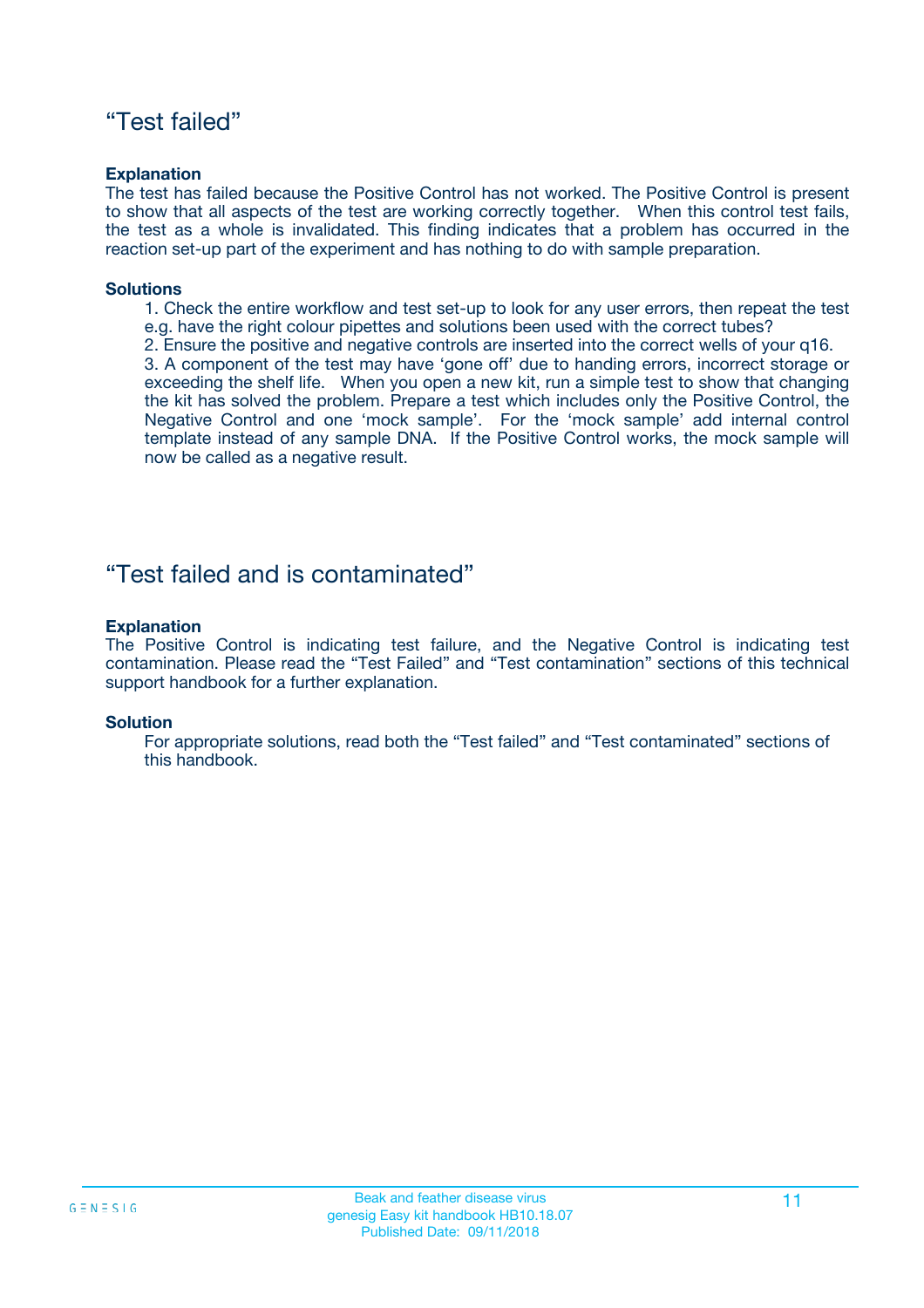## Beak and feather disease virus

Beak and Feather Disease virus (BFDV) is a small, non-enveloped virus of the Circoviridae family. The single-stranded, circular, DNA genome is 1993 nucleotides in length encoding 3 proteins and is surrounded by a spherical capsid with icosahedral symmetry. Infection with BFDV causes psittacine beak and feather disease (PBFD) in a wide range of birds.

BFDV is capable of both vertical and horizontal transmission as a result of direct contact, inhalation or ingestion of infected aerosols or contact with infected faecal matter. The viral particles can also remain viable in the environment for long periods of time. The virus mainly targets actively dividing cells such as those in the skin, feathers, beak and oesophagus, as well as organs of the immune system. Infection of the feathers and beak produces deformities in their growth and secondary infections as a result of immune suppression can result in complications.

Acute infections present with severe beak and feather deformities, lethargy, severe weight loss, vomiting and diarrhoea. A chronic infection is seen only after an immune response and results in slow development of symptoms. There is currently no cure or treatment for BFDV and infected or carrier birds must be culled to prevent viral spread to healthy members of the flock. Remaining birds should be tested repeatedly and regularly to detect new infections. Once a group of birds is contaminated, it becomes extremely difficult to totally eliminate this virus.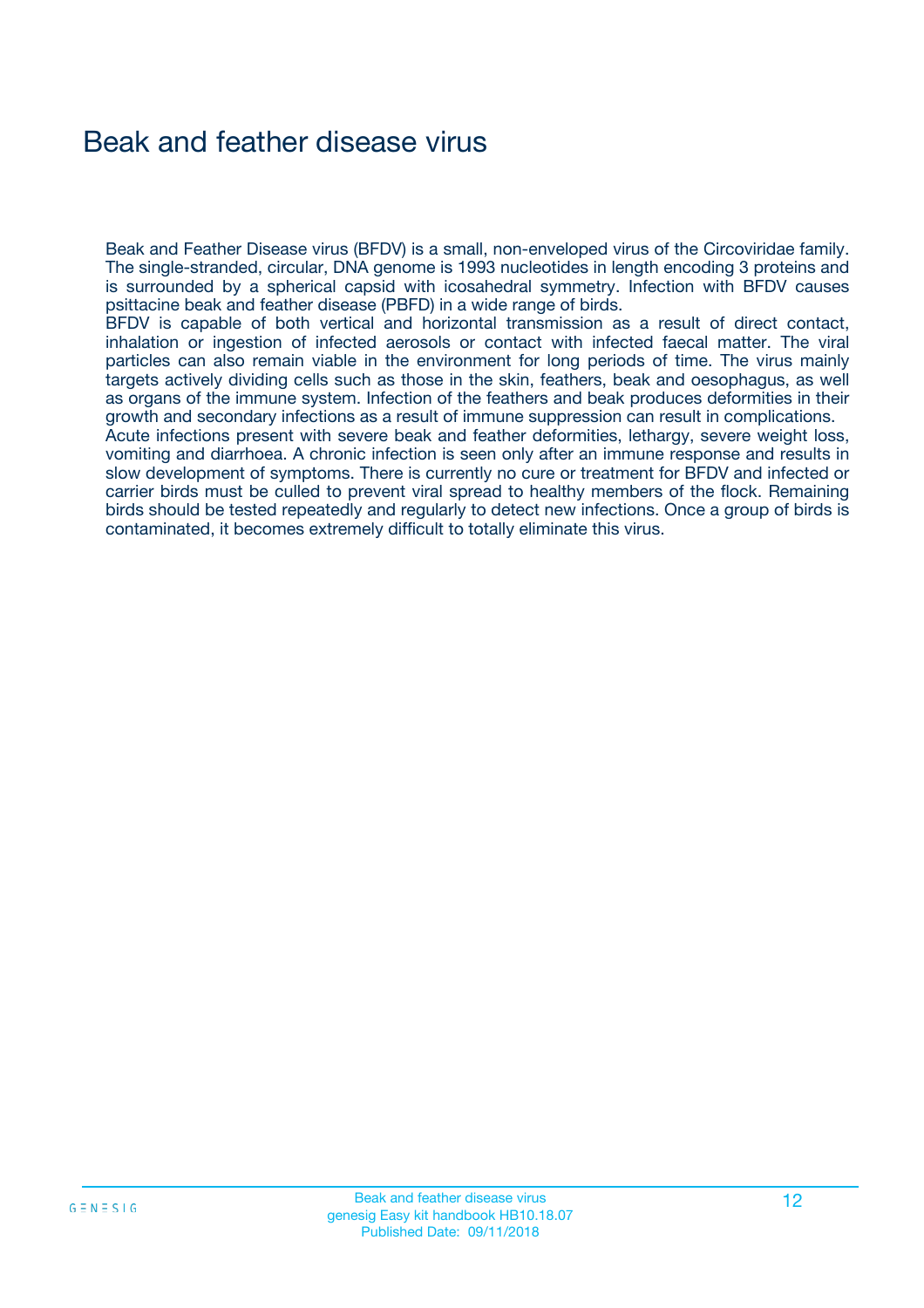## **Specificity**

The Primerdesign genesig Kit for Beak and feather disease virus (BFDV) genomes is designed for the in vitro quantification of BFDV genomes. The kit is designed to have a broad detection profile. Specifically, the primers represent 100% homology with over 95% of the NCBI database reference sequences available at the time of design.

The dynamics of genetic variation means that new sequence information may become available after the initial design. Primerdesign periodically reviews the detection profiles of our kits and when required releases new versions.

If you require further information, or have a specific question about the detection profile of this kit then please send an e.mail to enquiry@primerdesign.co.uk and our bioinformatics team will answer your question.